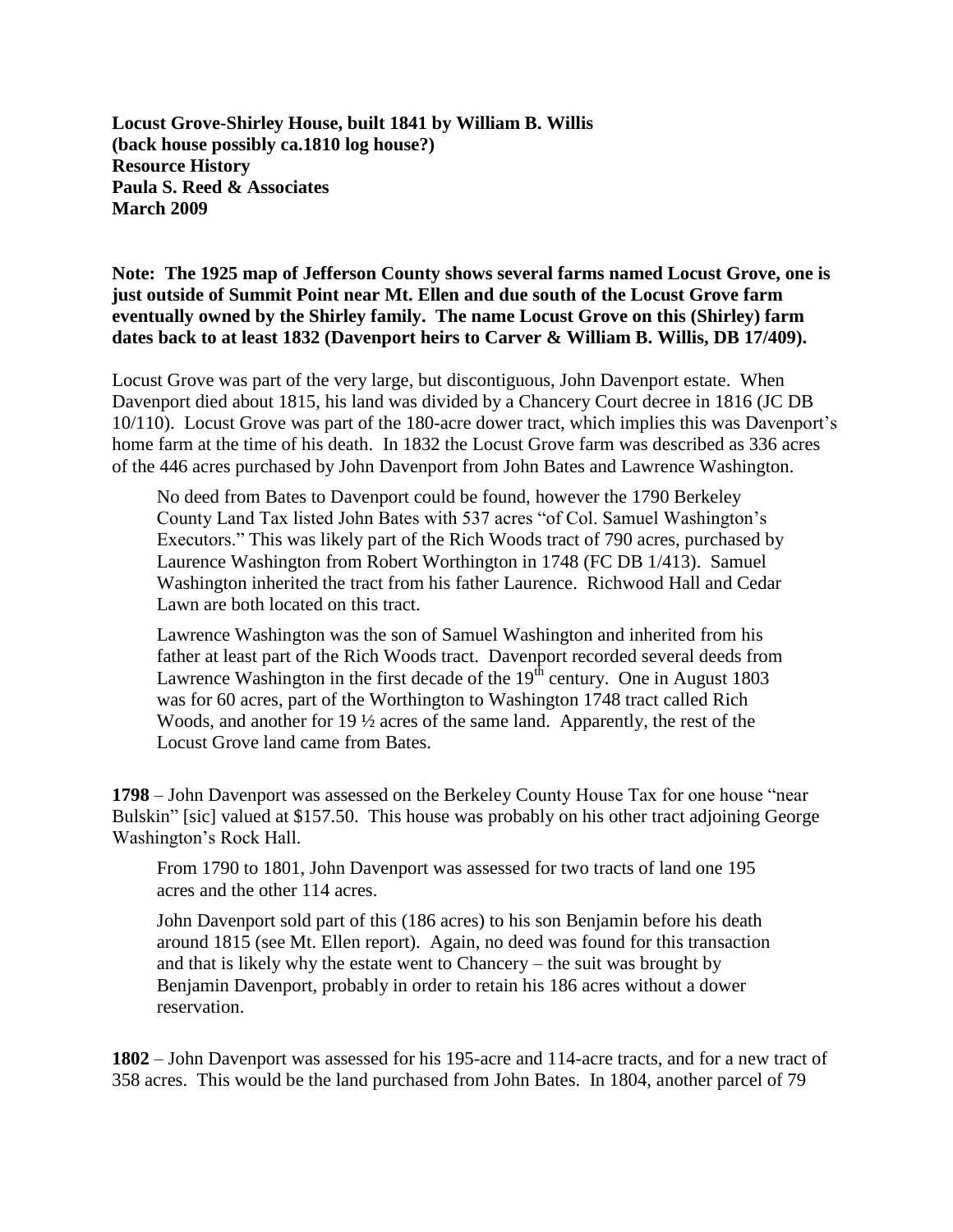acres was added to his assessment – the total of the two tracts Davenport purchased from Lawrence Washington (see above).

The 1810 tax assessment noted from whom each of these tracts came: 114 acre "of Cloke," 195 acres "of McCormick," 318 acres "of Bates," and 79 acres "of Washington."

**1810** – On the census John Davenport was listed near Smith Slaughter (Richwood Hall) and Harfield Timberlake (Shenston). Davenport was  $45+$  years old, with one female of the same age (wife), one female and one male aged 16-25, and three female children (probably a son or daughter & family). There were also ten slaves in the household.

Benjamin Davenport (26-44), with a wife, two infant boys and five slaves, was listed near Nathan Haines, Thomas West, John Lock, and Thomas Griggs in the Rock Hall area. Beginning in 1806, Benjamin was assessed for 5 acres of land. By 1814, his father John had transferred the 114-acre and 195-acre tracts (Mt. Ellen) to Benjamin on the tax record, although no deed of conveyance was recorded.

**1815** – John Davenport was deceased but his estate ("Adm.") was assessed for a house in Jefferson County valued at \$300 over the \$500 minimum (\$800 total).

**1816** – The Chancery Court divided John Davenport's estate, dividing Locust Grove into the 180-acre dower tract to the widow Eleanor, with adjoining 52-acre parcels to the children, Lot No. 1 to George, Lot No. 2 to Adrian, Lot No. 3 to "K. Davenport", Lot No. 4 to "N. Davenport", and Lot No. 5 to "E. Davenport." (JC DB 10/110; see attached plat)

**1820** – The census listed Eleanor Davenport, widow, aged 45+, with four adult females and one infant female in the household. She also had five slaves.

Her tax assessment for 1820 listed her dower land of 180 acres with a building value of \$500. Her daughters, Catherine, Nancy and Elenor [sic] each had 52, 53, and 57 acres respectively, none with any building value. Son Adrian, now deceased, had 104 acres (including George's 52 acres) without buildings.

It was likely these three unmarried daughters and the widow of her son Adrian who were represented in the census household.

Benjamin Davenport, whose 380 acres adjoining John Lock included his 186 acres purchased from his father, plus the remaining acreage purchased from other heirs, was assessed for a building value of \$2,500 (see Mt. Ellen).

**1832** – The widow Eleanor Davenport retained her dower tract of 180 acres with a building value in the tax records of \$500 until her death, probably in 1831.

Eleanor (Davenport) Gaskins of Fauquier County, Nancy (Davenport) Ransell, and Catherine (Davenport) Fickler, sold the then 336-acre Locust Grove to Carver and William B. Willis for \$5,482 (JC DB 17/409).